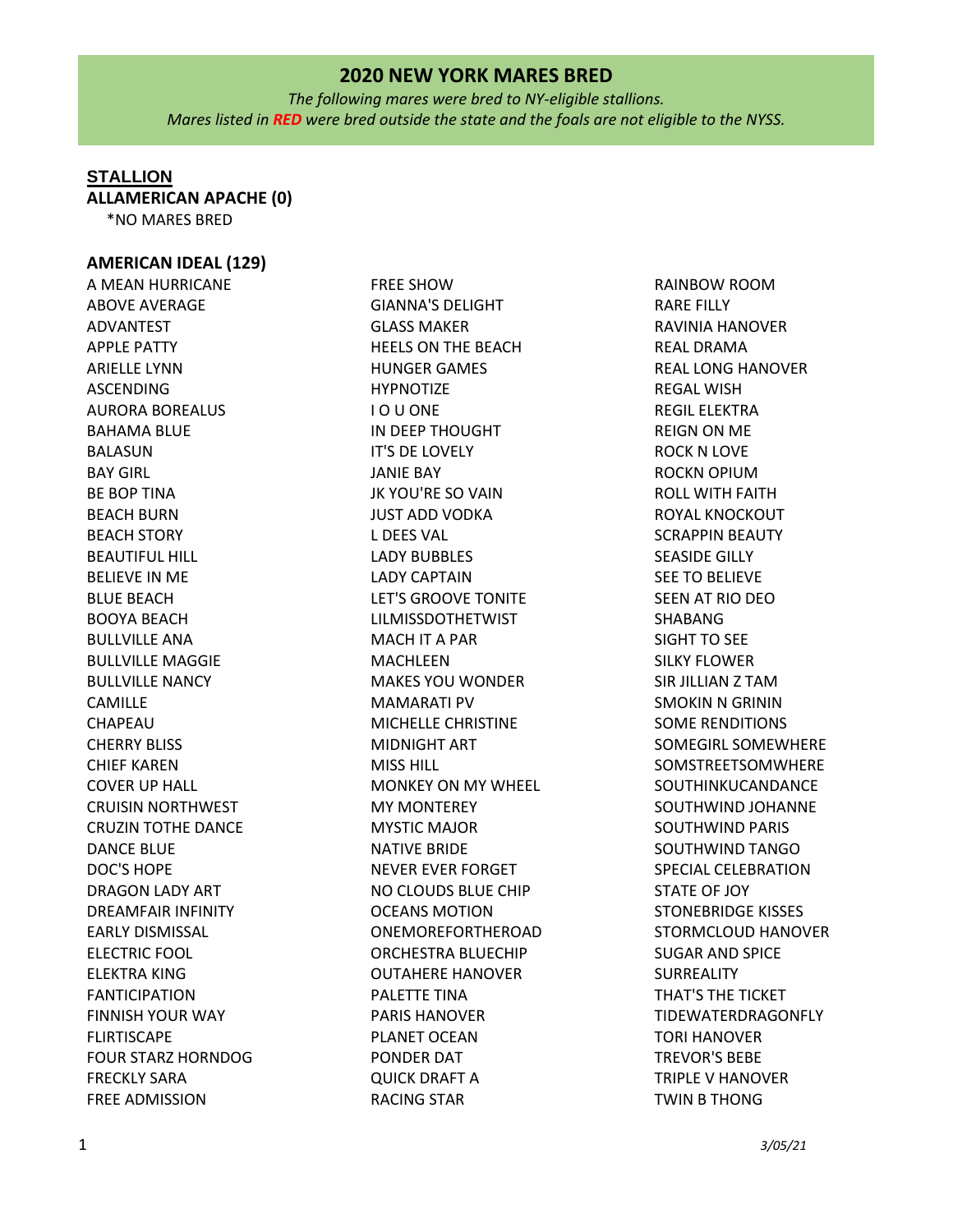### 2 *3/05/21*

# **2020 NEW YORK MARES BRED**

*The following mares were bred to NY-eligible stallions. Mares listed in RED were bred outside the state and the foals are not eligible to the NYSS.*

**WHIMSIES** 

WIGGLE HANOVER WINDSUN PRINCESS

CRUZIN FORALIVIN EASTWOOD AURORA N HELLO GREAT MATE

TWINCREEKS JEWEL USE YOUR NOODLE WALK SOFTLY

### **ARTISCAPE (9)**

ALEXACHASE BIGGEST BIG BERTHA BULLVILLEPOWERPUFF

### **ARTISTS VIEW (0)**

\*NO MARES BRED

**BAY OF SHARKS (2)** MAJOR ROCKNROLL MODERN BEAUTY

DURABLE PULSE POWER

**BOLT THE DUER (6)** BETTOR'S BALLERNA

DELIGHTFUL DANCER

**BOSTON RED ROCKS (17)**

ART CENTER DANCING HEART DEE'S GOLDEN JOY DRAGON PRINCESS DREAMLANDS LATTE DREAMS ARE GREAT

### **CELEBRITY MASERATI (0)**

\*NO MARES BRED

# **CHAPTER SEVEN (131)**

ABSOLUTELY DIVINE AIR QUOTE HANOVER ALABAMA HALO ALLMAR SURPRISE ANNALIINA ARABELLA HALL ARMBRO DEJA VU AUTUMN TREASURE AVALONIA BABE KRONOS BARN GIRL

BATOUTAHILL BAYOU BEDIT ON CREDIT BELLAREINA DOLCE BILL'S LADY BONNIE LOU BRUJA REAL CAN CAN FRISCO CANTAB IT ALL CEDARBLUFF HANOVER CELEBRITY SPIRIT

CLASSIC MARTINE COCO TRUFFLES CORAZON BLUE CHIP COURTNEY HALL CRAZY GRIGIO CREDIAMA DAME DU LAC DARLING MEARAS S DAYDREAM AM S DON'T MIND IF IDO DON'T WAIT UP

FASHION GURU GINGER OR MARYANN MIMI'S DELIGHT MORE POWER RUSTY MS DIAMOND STATE PERFECT DIVA

TIGER KITTY VALS JETT

SCIROCCO SARAH SOMEWHERE SECRET STRAIT N GREAT TESTING CENTER VIKING MAIDEN

WINSMITH JESS WISHFORA FULLHOUSE

WINDSUN SOHO

LA DAYDREAMER PASSION R VIRGINIE VODKA N LIME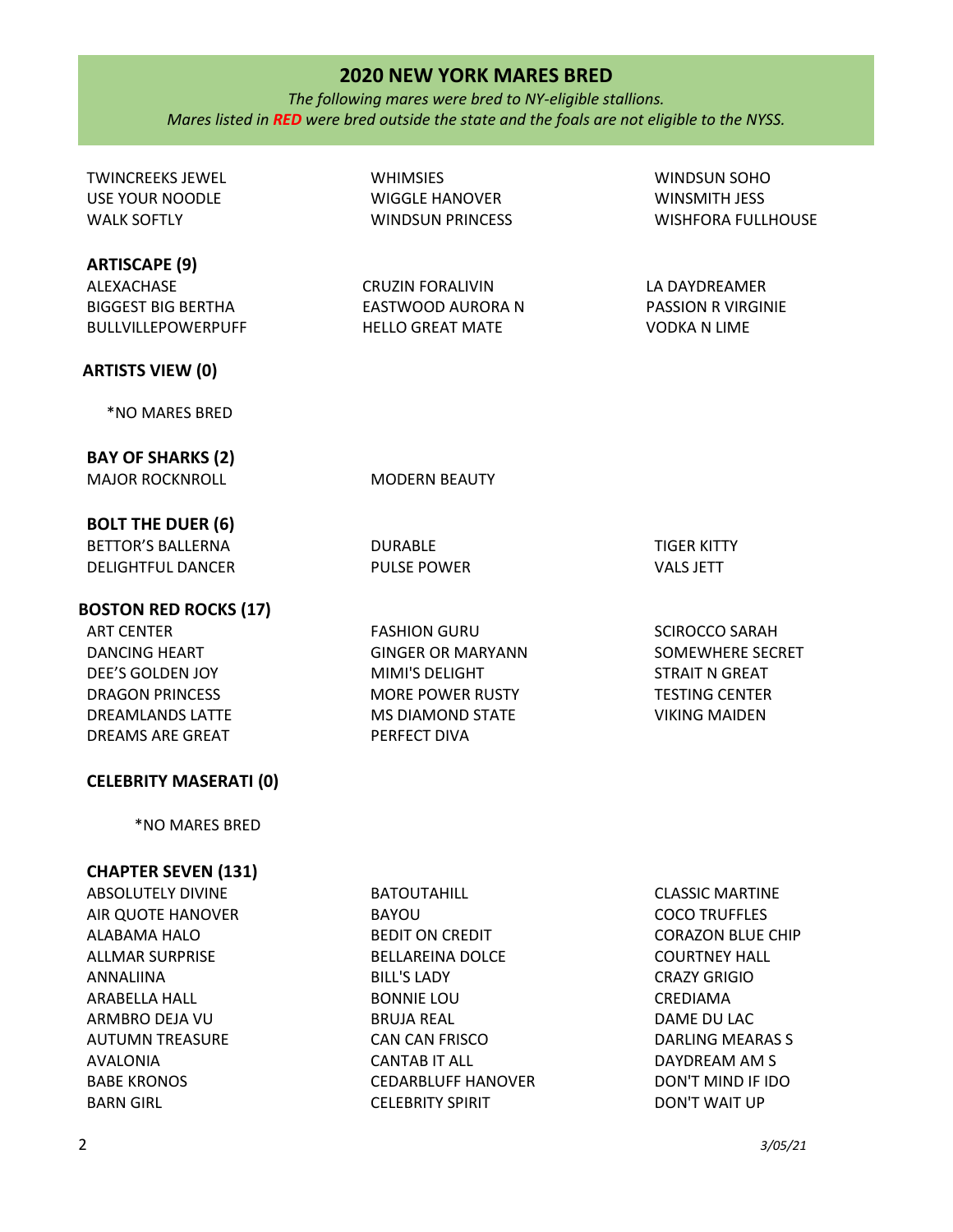*The following mares were bred to NY-eligible stallions. Mares listed in RED were bred outside the state and the foals are not eligible to the NYSS.*

ETTA AM S EVIE HANOVER EXPLOSIVE HIGH EXPLOSIVE MEL FADE INTO YOU FAMILIA FASHION DEFIANT FEEL THE MAGIC FITNESS GIRL FLAME MEARAS S FLY ANGEL FLY FRAU BLUCHER FRAULEIN BLUCHER FRISKY MAGIC GOODTOGO HANOVER GRANDMA'S MONI GRAVITATOR HALL OF A LOOKER HAVEONEFORME HEMI BLUE CHIP HERE NOR THERE HEY MISTER HYPERBOLE ILUVMYJIMMYCHOOS JOLENE JOLENE JUANITAS FURY LADY LOVE HANOVER LADY ZETTE LADYLILLI LAVENDAR FIELDS LIFETIME PURSUIT LILU HANOVER LINDY PEARL

### **CONWAY HALL (66)**

ALABAMA HOTEL ANJA APPLAUS HANOVER ARTCHEZ BACKSTREET SALLY CELEBRITY FANTASY CELESTIAL ANGEL CHIP DREAM CONNIE KEEPER CROQUET ROSE

LINDYS HEAD NURSE LOLLIPOP LINDY MAGICAL LADY MAJESTIC STYLE MAKE IT BLUE CHIP MALIBU S MARION MILLIONAIR MEEGAN HALL MIMOSA HANOVER MISS TRIXTON MOM'S SWEETIE PIE MONROE COUNTY MOONLIGHT COCKTAIL MOTHER TERESA MUSETTA HANOVER ON THE BRIGHT SIDE ON THE WILD SIDE OOOTEENY OVERNIGHT COMMAND PALMA PELLINI PANDORA'S BOX PERFECT ALLIANCE PERSONAL PARADISE POSSESS THE MAGIC PRESTO CHANGE O QUEEN PAIGE READY TO ROCK REVEN CROWN ROYAL ASSETS ROYAL LADY SCIROCCO DONNAHILL SELENA G **SENSIBILITY** 

CUSTOM SALLY DIXIE HIT DRIVING ME LINDY DUOLOTTA DWS DIVINE EASTER LEGGS EDGE OF INSANITY EXOTIC FORM FINANCIAL FOCUS FLYHAWK IMAGE

SEQUIN SEXY WOW SIANNA HANOVER SIDE BET HANOVER SONNET GRACE SOUBRETTE HANOVER SOUTHWIND CABARET SPECIAL HONOR STEAMY WINDOWS STRAWBERRY HANOVER STRONG IS SEXY SUGAR WHEELER SUPERGIRL RILEY **SUSY** SWING ANNA CASH TAHITI JOURNEY TAMLA CELEBER S THE RIGHT THING TOSCA TRAIN OF THOUGHT TU ERES MI CORAZON UPSIDE HANOVER VANQUISH KRONOS VENETIAN WHISPERING OAKS WHITE CHEETAH WINDOWSHOPPER WINDY CORNER WING FLASH WOKE UP DREAMING ZETA WISE AS ZETTE MINX

GREAT QUANTITY GUINEVERES STAR HALL OF MIRRORS HEADINTHECLOUDS HIGH LIMIT HIGHWAY CASH **HOLLEY** HONEYMOONISOVER HS CERTIFIED HULLABA LULU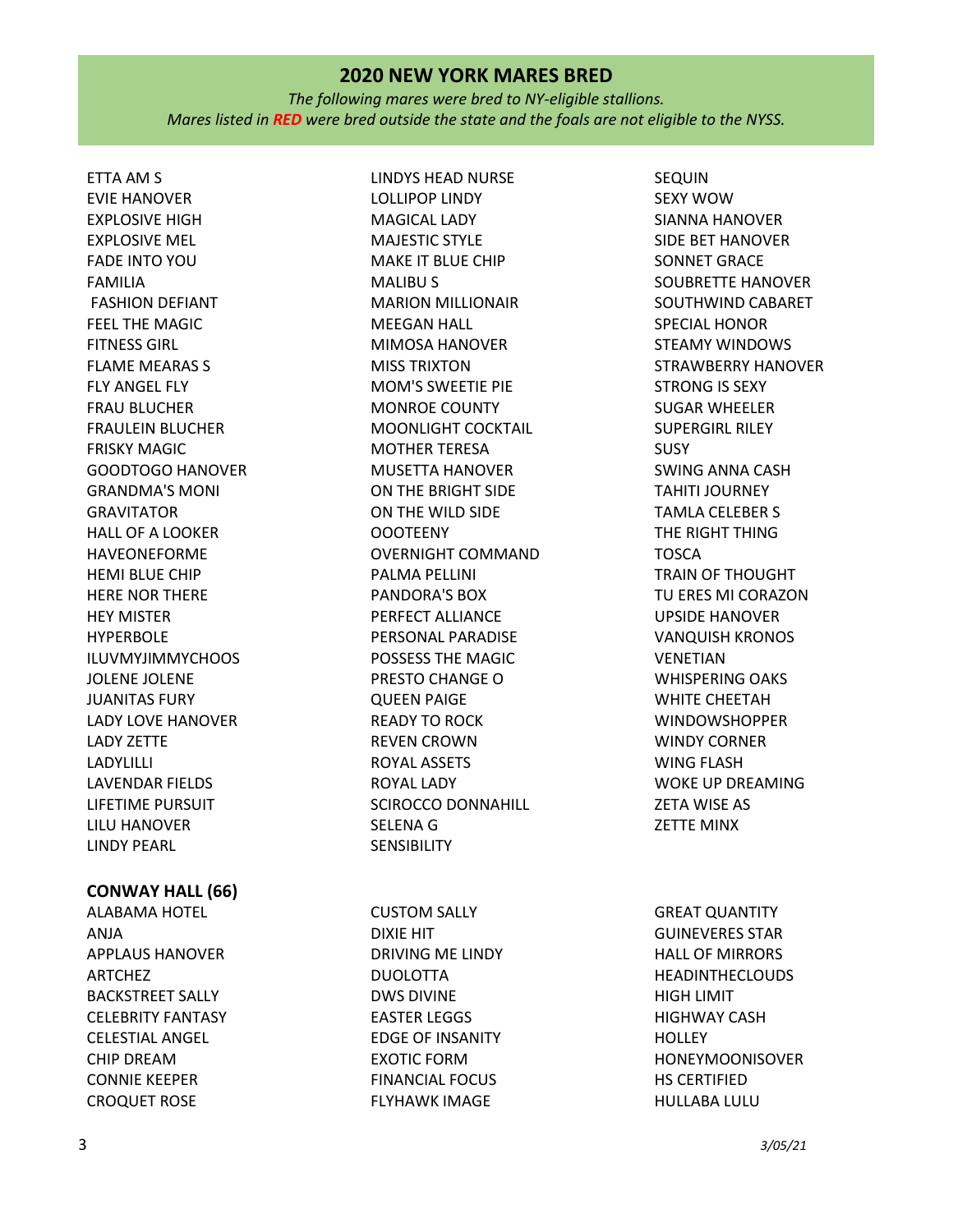*The following mares were bred to NY-eligible stallions. Mares listed in RED were bred outside the state and the foals are not eligible to the NYSS.*

JERZEE FRESH JULIEANNIE L DEES SUMMERTIME LADY LIKES MUSCLES LINDA MARIE LIPSOFANGEL AS LIVN ON A PRAYER MAGICAL DEWEY MC TINYS HOPE MINKY HANOVER MISS CHIP K MISS STELLINA

### **COURTLY CHOICE (67)**

AMERICAN TAIL ARISTOBRAT HANOVER ARTOMATIC LOVER ASHLEY'S PRIDE BEACHIN N KISSIN BET ON SIS BETTOR ON THE FENCE CLEARLY BETTER COED BLUES DUEL CHEEKS DW'S LILI ELIZABETH SPENCER FAMILY LOVE FAST PRINCESS FLIRTWITHTHEDEALER FREE TICKET FRONTIERPAN HALLIE GALLIE HOW BOUT A SMOOCH I'M ALL IN IRENEONTHEMOVE JAZZHANDS HANOVER JENNA'S JOY **CRAZY WOW (57)** APEACHTOREMEMBER BARBARA GOLDSTEIN BERTAUX

CALI ALLY CAMPAIGN WIFE CANADIAN PRINCESS CANTATA

MISTER KUMPLETELY MS DIRTY DEEDS MS FUSHSIA MYCHEATENDANIELLI NERVEYS TAURUS ONE TRUE FRIEND PENNY DREAM PRETTY CROWN PRIZE PERSONA ROYAL PINK SARAFINA AS SONG DANCE

JENNYS TERROR JK CABARET JUNGLE GENIE N KIM'S CAPER KIM'S ROYAL DAY LILLY SWEET SUE LILLYWHITES LINDEN BEAUTY MARIETTA HALL MISS POPPYCOCK MY IDEAL NATURAL WOMEN N OBSERVE ME ONASSIS BLUE CHIP PLAYIN THE PONIES POETRY AND SONG PRINCESS CALLIE PRINCESS CHRISTINE PURRFECT BAGS QUEEN BEE HANOVER REDWALLS ROCKNROLL RUFFLE'S KISS

**CHAPERESS** CLASSIC YANKEE CONAIR CROWN COUNTRY CHIC DELI ROYAL DREAMA LITTLE DREAM DW'S QUEEN BEE

STARFALL WINNER **STINGY** STUCK IN MY SPANKS SWAN STREET SWOOSH HANOVER THEPOWEROFLOVE AS VACATIONS PRIDE VALOTTA VICTORYISALLUNEED WINNING GRACE WINSOME WONDER ZINGER

SECRET BET SELINA'S JOY SHARK TAIL SHE'S A DEWAR SHE'S POISON SMART GIRL SPORTS CHIC SPRING BREAK ST LADS SMOKIN HOT SUN N SAND THE HEAT IS ON TIZ THE DREAM TOP CHOICE HANOVER TROUBLED ESCAPE UNRED HANOVER V STRING VILLAGE MADONNA WESTERN CITY WHAT FOOLS BELIEVE WINBAK SPEEDI XSPINSIVE

### ENCHANTED

ESCROW BLUE CHIP FLAWLESS LINDY FRACTURED DREAMS GINEVRA BI GIRL CRUSH GRANNYLANE HANOVER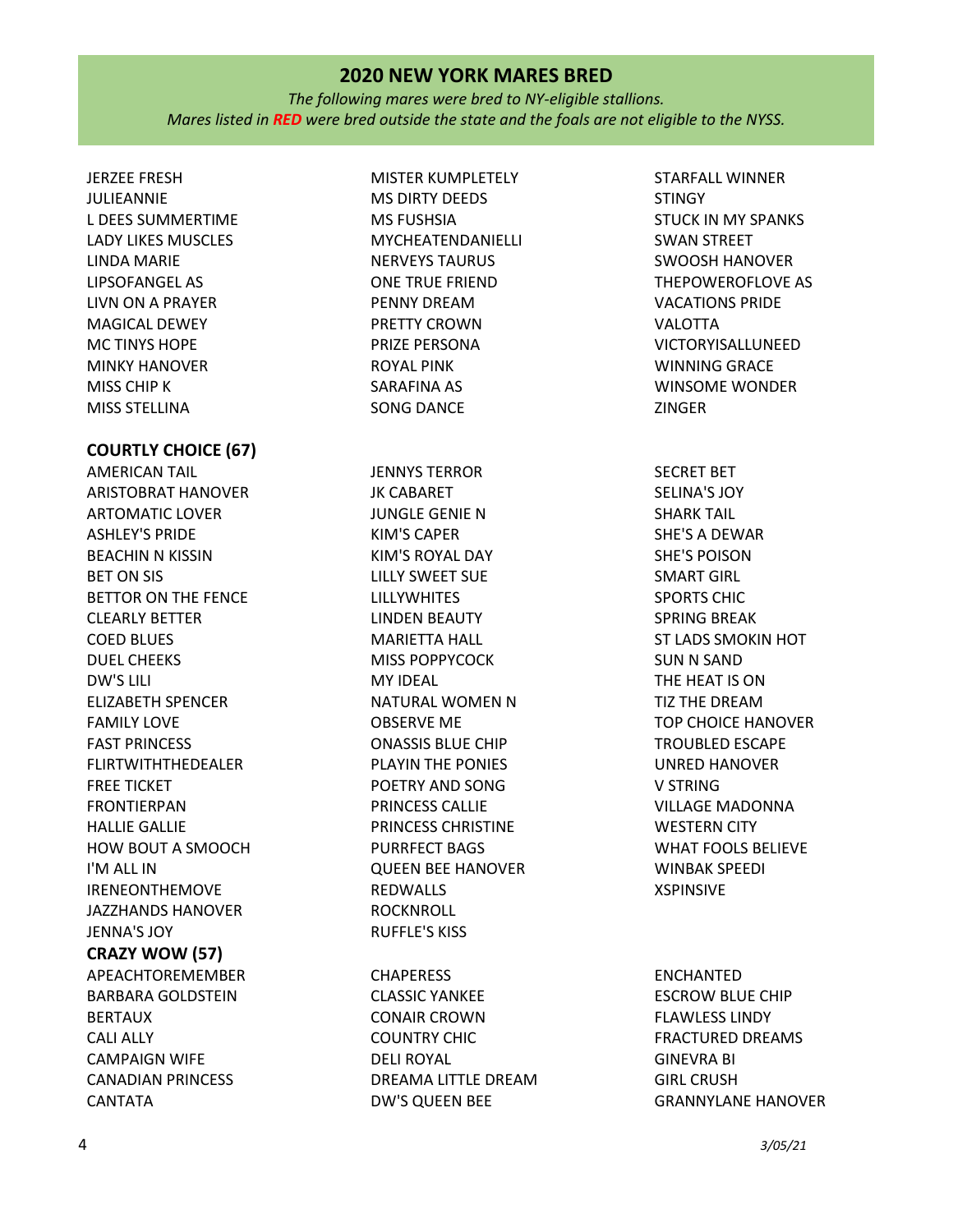*The following mares were bred to NY-eligible stallions. Mares listed in RED were bred outside the state and the foals are not eligible to the NYSS.*

HELEN GOLDSTEIN HOUSETHATRUTHBUILT I'M A PERTY GIRL ISOLDE JACKIE NEWLORDS JINX KASHA LADY MUSCLES LA TAPATIA LIVIOSA MERE ROU MISS EL PASO

### **CR EXCALIBUR (0)**

\*NO MARES BRED

### **CREDIT WINNER (30)**

ANEGLITA HANOVER BROADWAY PAIGE BULLVILLE FOREVER CEANA CHARLIESANGELDEVIE ENCHANTMENT EXCELLENT VACATION GODDESS OF WAR GRACE N VANITY I LOVE BLUE

### **DEVIOUS MAN (28)**

ANGELETTE HANOVER ASHAMEG AURORUS BLUE YONDER CANADIAN JUSTICE CAVIAR N CAPER K CENTA HANOVER DREAM HIT FLIRTING DUEZY HB ALL OUR DREAMS

# **DEWEYCHEATUMNHOWE (80)**

A I DUPONT AGENT THIRTEEN AMY

MY GWENIVERE MYMOMSABLIZZARD NAUGHTY NANA NEW SENSATION NY SPIRIT PAYA LA RENTA PERFECT MASS PORQUE PRAIRIE DIAMONDS SCARLETT RAYNE DEO SEVEN ELEVEN SPIN THE PLANET

IRON LASS LINDY'S RN MISS GERTRUDE NOTHING BUT NICE PATRIAMMA PIANO ROSE PIER HO LA DONATO POSSESS ME PURE BARRE SCOTTISH STARLET

HERCULOTTE HANOVER KASHA HANOVER KENO'S LEGACY MAVIS MISS CONWAY MOJITO AS NATIVEWONDER PARDON ME PLEASE PEARLS LAST CHANCE PEGASUS SIS

ANDREA HALL ANGIE OVER ANNIES JUSTICE

STARBUX EDEN SUMMER STEVE TAPIT TESSEL TORI HALL TYMAL MAROME VUVACIOUS VERA WHIMZICAL BRITT WINKYS GAL WINWINHANOVER YANKEE DOUBLE CANDY YANKEE TLC

SOARING FLIGHT SOPHISTICAT SWEETEST ZETTE TEMPER OF WILL TRIPLE ZERO TWIN B KISSES VALHALLA VELMA K VIVACIOUS LADY WALTZING BERTIE

ROBERTA'S FANTASY SOMEDEW SOMEDONT SOUTHWIND CRESENT SPICEY ADDICTION TO HILL AND BACK TROOPER LOU VIXEN WHATAHOTTIE

BAYWOOD WONDA BLASPHEMY BLUERIDGE ASTAIRE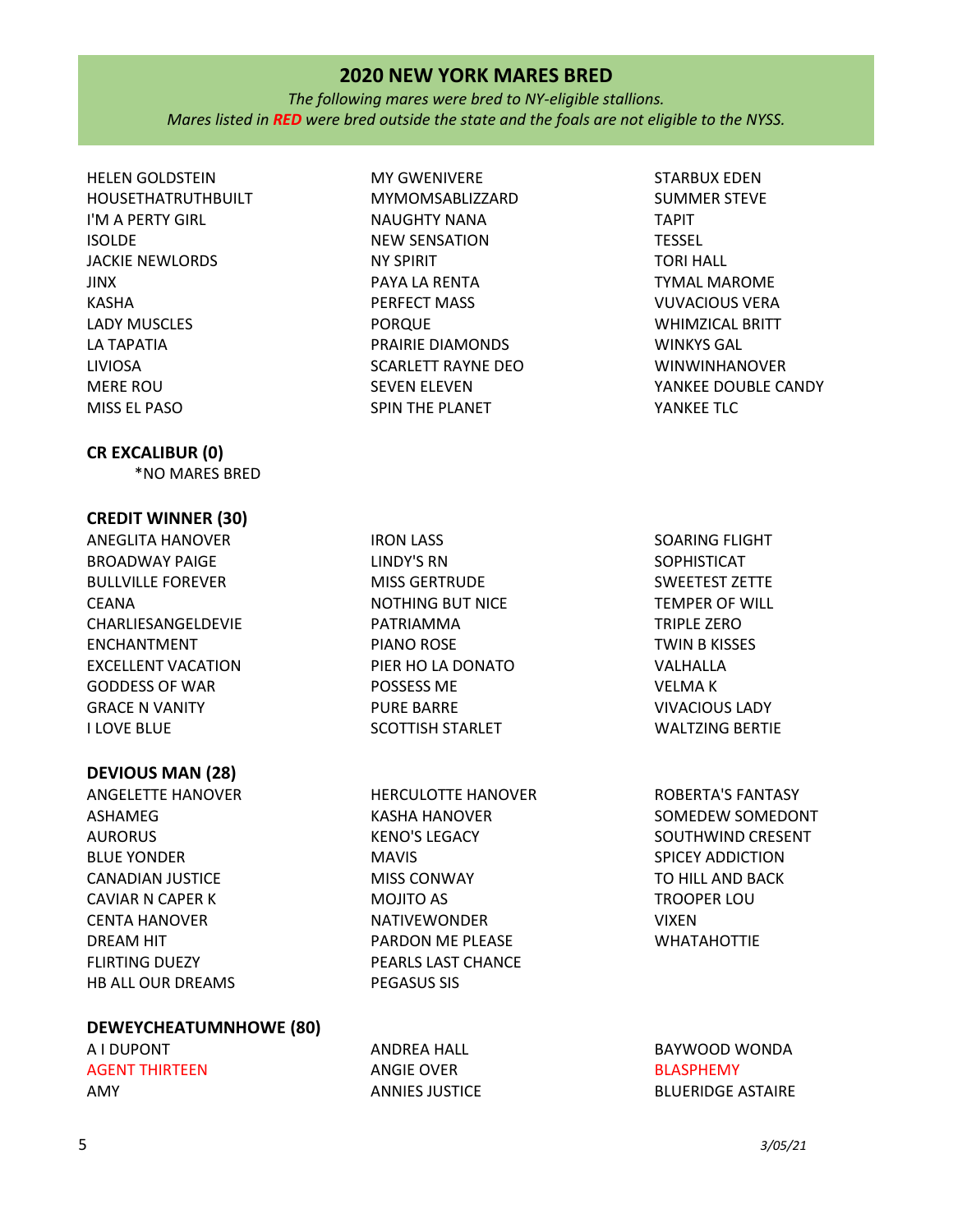*The following mares were bred to NY-eligible stallions. Mares listed in RED were bred outside the state and the foals are not eligible to the NYSS.*

# BROADWOOD BYLERS LILLY CHOCOLATE TIARA CONCERT FOR ALL CRANBERRYSDREAM CRAZEE PATS FAN DARK ARTS DEBBIE HALL DO WE NO MO EARLY DECISION EJS CASH LANE EMILYS WINNER EQUIJEWEL FARLEYS MAY FIRST ENCORE K FIRST LADY TWO FOR HEATHERS SAKE GEMINIS GOLDIE GILLEMMA GO BABS GO GRENELLE HM STARLET HOLDEMANNIE HOLGERS GIRL

### **DUDES THE MAN (18)**

ANOTHER JUDY DREAMS ON FIRE FLICKA KIR GET READY LADY KILLER LADYSHINE

### **E L TITAN (90)**

A THING GOIN ON AMAZING GRACE AMERICAN SNOWFLAKE ANGELITA HANOVER ANYTHING BUT LOVE AQUANILLA AREN'T I HANOVER ATHENA'S MISSION AUROVA HANOVER BANKETTE BATTING LASHES

# HURRICANE HONEY I LOOK FOXY INGENUES MAGIC INSTAGRAM **ITSASWAN** J LEE LADYETTE MAJESTIC DIVA MAPLE LANE TIA MASTERS MISCHIEF MAYFAIR KATE MEADOWBROOK MARIE MEGAWISH MISS COURTNEY

MONEY CHIP NORTHERN DUTCHLADY NORTHERN ICE PATTYS DIAMOND PILGRIMS PEBBLES PIXIE DIXIE PIZZA CHIP KIDD

### PLAYDOUGH PRETEND TO BE NICE RACE ME LIBERTY

LAST TIME LUCY LEGAL ENTITY LEKI HANOVER LOVE YOU BYE MRLYNMON BLUEGRASS PERFECT TRUTH

BERTAUX BERTOS ANGEL BETWEENTWOPILLOWS BLINTZ BLOOMFIELDCANTIFLY BLURRED BUBBLESNRITZ CABARET HALL CANDY STORE S CARMENOOCH CASAUBON

ROCKIN ROXY RUBYS MONEYMAKER RUSTICO TRISOX SHES SEAWORTHY SILENT DREAMS SIZZLING SUZIE

SLOW POKER SPEEDY PACO SPICE RUM SPRINGINERSTEP

# SSS SMOKIN LACE

#### TEASIN N PLEASIN TERMS WILL DECIDE

THIRD TIMES THECHARM THISJAILHOUSEROCKS TILLY THE FILLY TOURIFIC TREE WOOD TURNING TABLES TWO E DIRTY GERTY WOODSIDE BECKY XIAO XIANG

ZIMBABWE

PLAY AGAIN PRAIRIE LEE RICH TRADITION RIVER LADY ROLLNBACK TO ME TIMBER DEO

CASSIADECHAKRIKA CASTING COUCH CELEBRITY SWEEDIE CHAPENCORE CHOICE HALL CIAO BELA CORRUPT CREDIAMA DEFIANTSNOWFASHION DELMONICA DIAMONDSINTHESKY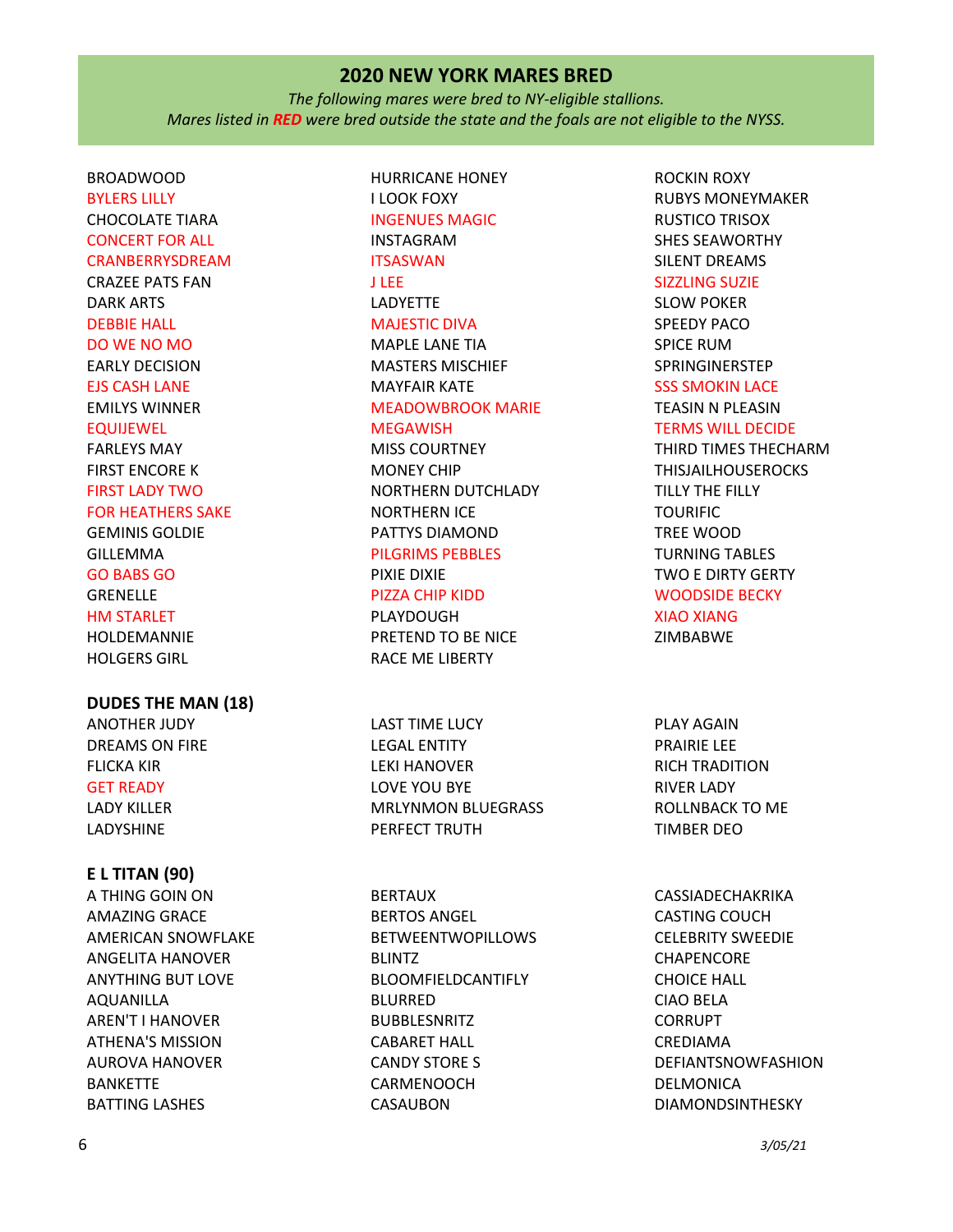*The following mares were bred to NY-eligible stallions. Mares listed in RED were bred outside the state and the foals are not eligible to the NYSS.*

DIPIETRANTONIO FANCY STEP FOXY ZETTE FREEZE FRAME GET CHIPPED GLOBAL BEAUTY GLORIOUS GLENNIS GODDESS HABANERO HONEY HERBIE'S NIECE HIP TO MY HEART HIYA LADY HONEYMOONISOVER HOWDY JANE HUSH UP I'M FABULOUS IMAGEOFASWEETDAY IRELAND KATHRYN ANN

# **EARLIVIC (3)**

**FRESH WINNER PEARL (0)** \*NO MARES BRED

# **HANDSOME HARRY (1)**

DANA LEE

### **HILL I AM (26)**

BEST TURBO BIG CHECKMATE DIAMONDS RUS DONTWANTTOBEBLUE HEAR TELL IM A MASS JOLIES TURBO LITTLE CHLOE LUCKYLOTTO LADY

# **HUNTSVILLE (137)**

ALEXIS FAITH ALL ABOUT KISSES ALL ON TOP HANOVER KHIFRA HANOVER LADY CROWN LADY MARIAN LOL HANOVER LOVE TO FLAUNT LYRICAL LINDY MARABOU MEDUSA BLUE CHIP MISS FLAGGY MEADOW MISSY'S DREAM MOROSITA BI MS PAIGE MUNIS BLUE CHIP NO PAIN NO GAIN OVERNIGHT RAIL PACIFIC CENTERFOLD PACIFIC EDGE PACIFIC PHOTO PAIN IN THE MASS

MEADOW DION MISS DION MISS TURBO BREEZE NEHANAS PRAYER PRAYER GEAR PRAYING JETTIE PRESIOUS ONE PROMISE I CAN QUIET PRAYER

ALLTHATJAZZDEVIE AMBER BLUE CHIP ANOTHER ROMONA

PINK CRUSH PINK POWER PUTA RING ON IT QUEEN OF MORE RAIL CARRIER RICHESSE OBLIGE S ROYAL MELBOURNE SARI MAKI HANOVER SAUSALITO SHES A CASTOFF SING ME TO SLEEP STEUBEN MISS PINE SUNSHINENLOLLIPOPS SWEET JESSE T TATTOO YOU TEMPER OF WILL THE CUSE TO THE QUESTION ZETTE ANGEL

FORVER JOY **EXAMILIAT SEAWAY SAMI SUE** 

RUBY RUBY WHO SALES OFFICE LILLIE SCREAMING PRAYER SUMMER NAN TURBOS ANGEL TURBOS BEST LAD WINGS OF SMOKE YUAMOUR

APIRCOT SOUR APPLE DELIGHT ART ATTACK HANOVER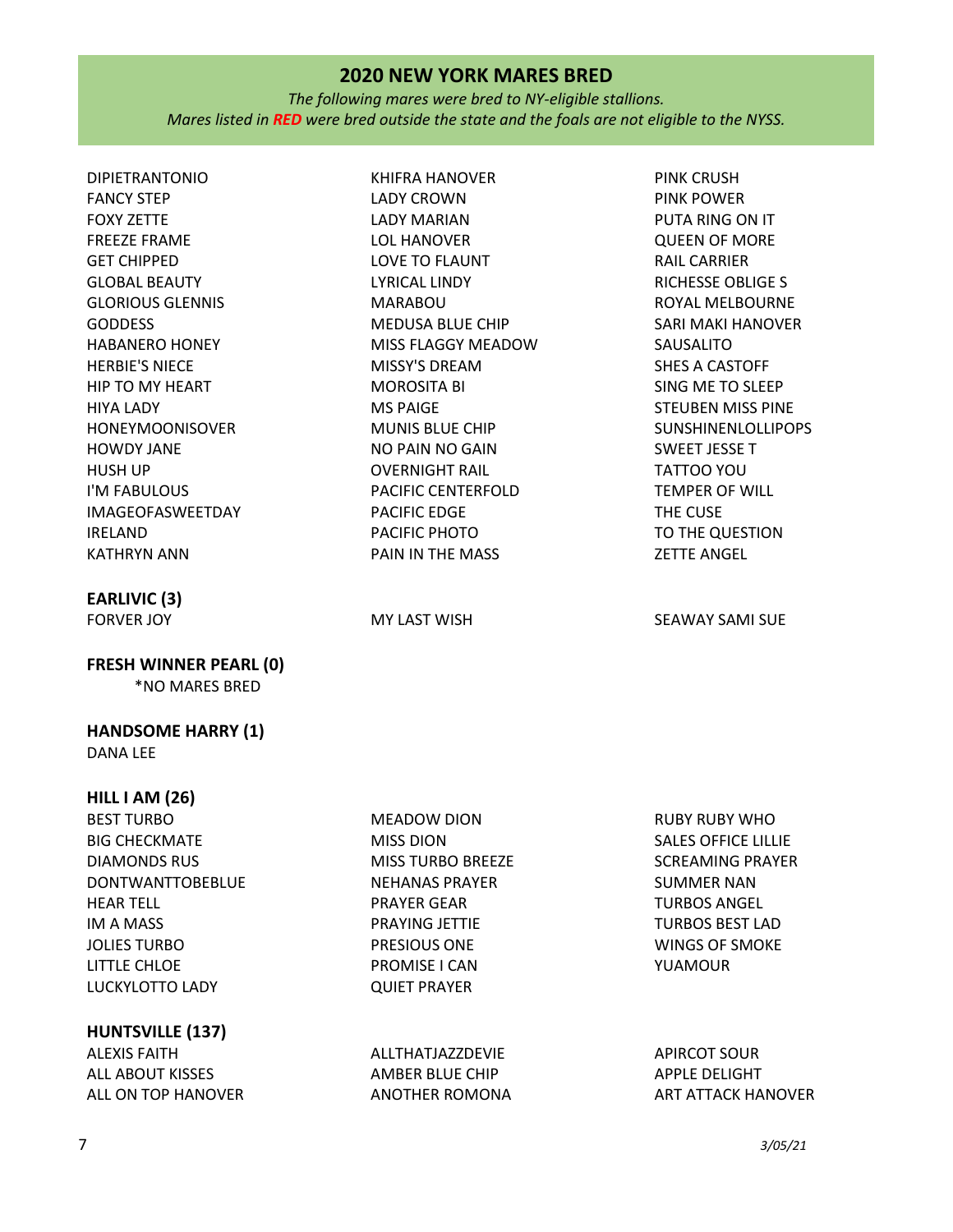*The following mares were bred to NY-eligible stallions. Mares listed in RED were bred outside the state and the foals are not eligible to the NYSS.*

ARTCHITECTURE ARTISTA K ASSET MANAGEMENT BEAUTIFUL SECRET BENAZIRE BLUE CHIP BEST AROUND BETTOR CHILL OUT BETTOR ON THE BEACH BETTORS MAGIC BID WRITER BLACKJACK PRINCESS BLIND FAITH BLUSH HANOVER BURNETTE BLUE CHIP CAN AM GIRL CAROLINE HANOVER CHARACTER FLAW CHARMING HILL CHILLIN IT DE VIE CO ED DESIRE CRESCENT SEA CULT STATUS DA BELIEVER DD DELIGHTFUL DIVINE CAROLINE DO YOUR JOB DONKEYS CAN TALK DRAGON RUFFLES DRY SILK FLOWERS EIGHTHUNRDOLARBILL EVER AFTER FAITHNFLOWERS FASHION GAL FIYONCE FOX VALLEY LENA FREE FI GIRL GENTLEMANS DELIGHT GIGI DEO GLOWING REPORT GRAY GHOST HALLMARK HANOVER HANDSOFFMYCOOKIE HAPPY HANNAH

HURRIKANE EMPRESS IDEAL GINNY JK BLACK BEAUTY JK MOLLIES DELIGHT JUST FINE KEYSTONE DAWN LIGHT OF DAY LILLIAN HANOVER LIMA FAIREST LIMESTONE GIRL LINDY BANDITA LINDYS OLD LADY LONG SHOT TRISH LOONEY DUNES MARIES Z TAM MATINEE DRAGON

HULAS Z TAM

# MAXIMUM BET

MISS SOWO MY DELIGHT BLUE CHIP MY GIRLS A STAR NAUGHTY CINDY OKIDOKI BLUE CHIP ONE LAST KISS OOH SHESA BADLANDS P NOTE BLUE CHIP PALTROW BLUE CHIP PARAMELONS HANOVER PARK AVENUE PEDIGREE SNOB PENDING APPROVAL PEPPERMINT PATTY PLATINUM CHOICE POP THE TAGS QUEEN OF DARKNESS QUIPS REAL APPEALING RITA J RITA MAID ROAD BET ROBIN J ROCHAS HANOVER ROCKNROLL OLIVIA

ROCKNROLL QUEEN ROSETTA HALL RUTHIE J KILLEAN SAGE N SAPERE HANOVER SEAFOOD MISSY SHESGOTTHEBEAT SINFUL CINDY SISTER'S DELIGHT SMART CARD SOFTWIND HANOVER SOPHISTICATED KELLY SOUTHWIND JAZMIN SPECTACULAR DELIGHT STEP BEYOND STIRLING ELECTRA STUNNING LADY SUMMERTIME LEAH SWEET FUTURE SWEET LOVIA TAIYA HANOVER TAKE MY PULSE TAYLOR LANE DIVA TEMPEST BLUE CHIP THATS HOW WE ROLL THUMB PRINT TICKET TO ROCK TRACEUSE HANOVER **TRADITIONAL** TRINE HANOVER UF DRAGON QUEEN UPPERHAND VILLA HANOVER WATERCOOLER HANOVER WELLWEMIGHTASWELL WESTERN HEAT WHISKEY A GO GO WINBAK DELIGHT WINSMITH KAREN WORLDY TREASURE YELLOW DIAMOND YOU CAN CALL ME WEBBY

**I AM POPEYE (4)**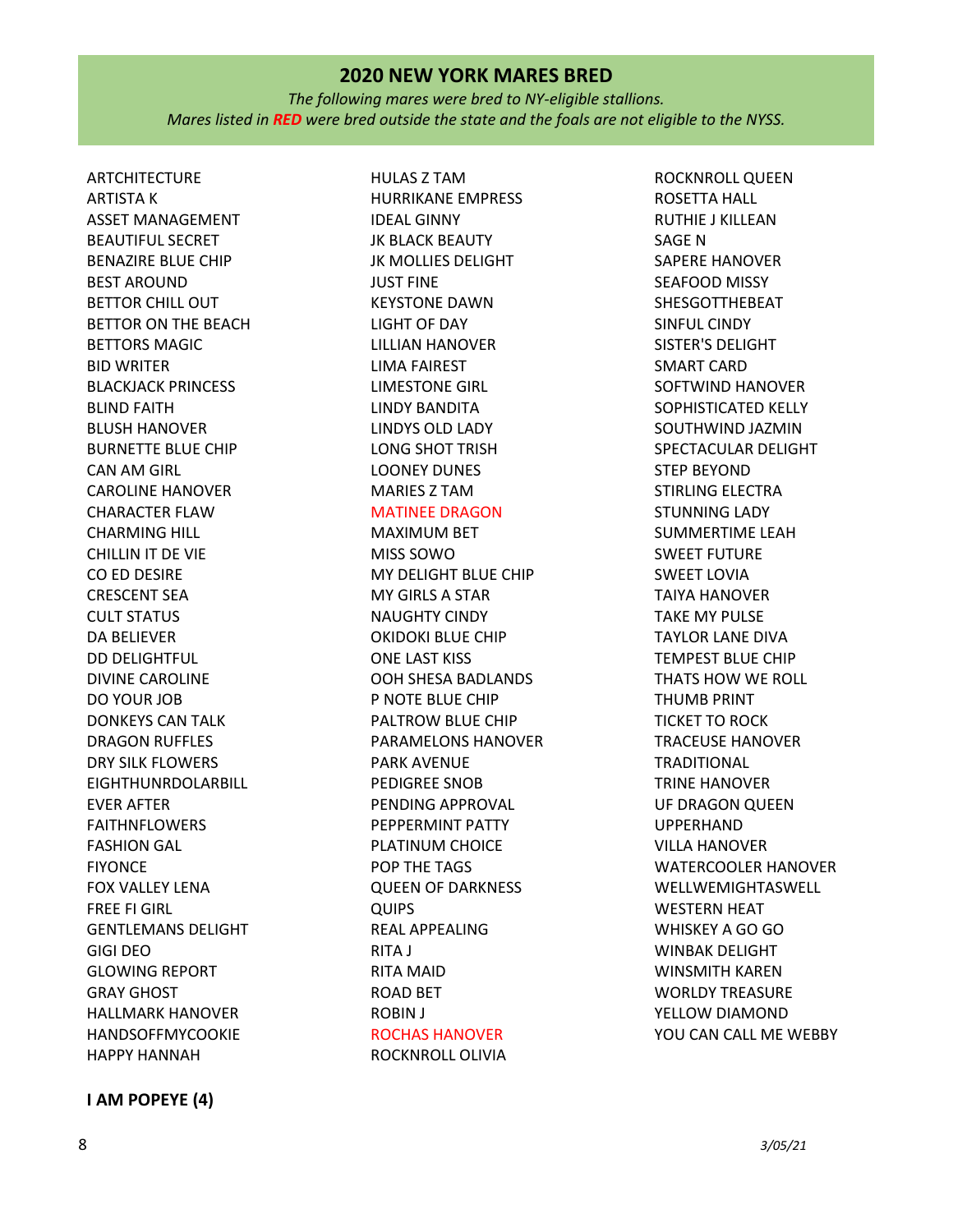*The following mares were bred to NY-eligible stallions. Mares listed in RED were bred outside the state and the foals are not eligible to the NYSS.*

| <b>AGGIES FLAME</b>                                                                                                                                                                                                        | <b>WHIRLING DERVISH</b>                                                                                                                                                                                            | <b>WINFINITY</b>                                                                                                                                                       |
|----------------------------------------------------------------------------------------------------------------------------------------------------------------------------------------------------------------------------|--------------------------------------------------------------------------------------------------------------------------------------------------------------------------------------------------------------------|------------------------------------------------------------------------------------------------------------------------------------------------------------------------|
| <b>TJ'S WAR PRINCESS</b>                                                                                                                                                                                                   |                                                                                                                                                                                                                    |                                                                                                                                                                        |
| IN THE ARSENAL (25)<br>ALL AMERICAN MEADOW<br><b>ALL NATIVE</b><br>AUTU, M SPIRIT<br><b>BEAT THAT</b><br><b>BELLAS BLISS</b><br><b>COLBERT BLUE CHIP</b><br><b>DINAH ROSS</b><br>DOCDOR VALENTIA<br><b>DREAM PERFORMER</b> | <b>ESCADA DE VIE</b><br><b>FLYHAWK HONOR ROLL</b><br><b>FREDS FILLY</b><br><b>FUNNY LENA</b><br>HOWSWEETTHOUART<br><b>JUICE HANOVER</b><br><b>KEYSTONE KISMET</b><br><b>LIGHTNING GLORY</b><br><b>MAKE IT KATE</b> | <b>MEMUMSNOTNICE</b><br>PRECIOUS PAYTON<br><b>ROLLING SPREE</b><br><b>STASHTHE CASH</b><br><b>SYMPHONY IN MOTION</b><br><b>VRAKA HANOVER</b><br><b>WESTERN SCARLET</b> |
|                                                                                                                                                                                                                            |                                                                                                                                                                                                                    |                                                                                                                                                                        |
| JIM'S GUY (1)<br><b>FEMALE CHAMPS</b>                                                                                                                                                                                      |                                                                                                                                                                                                                    |                                                                                                                                                                        |
| L'ADIAUSSIE (0)<br>*NO MARES BRED                                                                                                                                                                                          |                                                                                                                                                                                                                    |                                                                                                                                                                        |
| <b>LEGAL DREAM (2)</b><br><b>LETS IMAGINE</b>                                                                                                                                                                              | <b>DISCOVER</b>                                                                                                                                                                                                    |                                                                                                                                                                        |
| LIFE UP FRONT (3)<br><b>DONTTELLMEWHATTODO</b>                                                                                                                                                                             | <b>FEATHERY FLAME</b>                                                                                                                                                                                              | <b>UPFRONT DRAGON GIRL</b>                                                                                                                                             |
| <b>LIGHTNING STORM (5)</b><br><b>JOHNSGIRL JO</b><br><b>MARE SHE GOES</b>                                                                                                                                                  | <b>TRIPLE TSWGARS</b><br>PASS THE MUSTARD                                                                                                                                                                          | <b>RALLY IN THE HALL</b>                                                                                                                                               |
| <b>MADE BY DESIGN (0)</b><br>*NO MARES BRED                                                                                                                                                                                |                                                                                                                                                                                                                    |                                                                                                                                                                        |
| <b>MAJOR MOE (1)</b><br><b>TWENTY SIX KARMA</b>                                                                                                                                                                            |                                                                                                                                                                                                                    |                                                                                                                                                                        |
| <b>MANNINGLY (1)</b><br><b>SWEET SLOT</b>                                                                                                                                                                                  |                                                                                                                                                                                                                    |                                                                                                                                                                        |
| <b>MET'S HALL (33)</b><br>ABBY<br>CANDIDCAMERAKSOMOS<br>CANTSTOPWONTSTOP                                                                                                                                                   | <b>DAYLON MISTRESS</b><br>DITCHEMQUIKNHYDE<br><b>DON'T CONFESS</b>                                                                                                                                                 | I RHODA DALEY<br>K SQUARED HANOVER<br><b>KOSHER WINNER</b>                                                                                                             |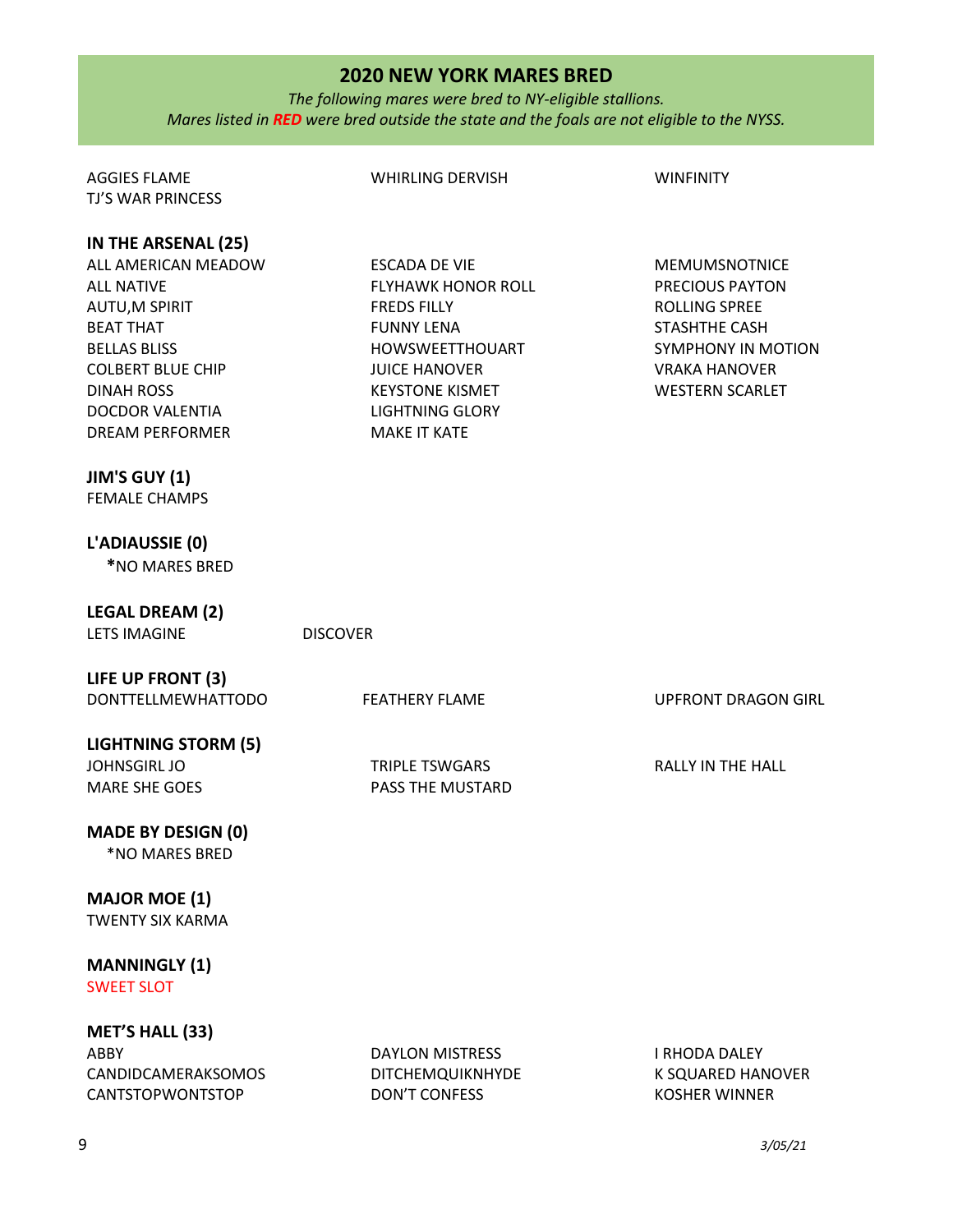*The following mares were bred to NY-eligible stallions. Mares listed in RED were bred outside the state and the foals are not eligible to the NYSS.*

| <b>KRISTENY</b><br><b>KSENIA</b><br>LADY CROMWELL | MISS MICHELLE H<br>MOM'S APPLE PIE<br><b>MON AMOUR HALL</b> | <b>SALT HILL BRIDGID</b><br><b>SCAREY KARIE</b><br><b>SEVIYORUM</b> |
|---------------------------------------------------|-------------------------------------------------------------|---------------------------------------------------------------------|
| LADY WINONA                                       | <b>MUSCLEGRAD</b>                                           | <b>STATE FAIR</b>                                                   |
| <b>MAGGIE'S LEGACY</b>                            | <b>OVER JOYED</b>                                           | <b>SUMMER HIT</b>                                                   |
| <b>MAIDEN KNIGHT</b>                              | POSTSEASON                                                  | <b>SUPREME SEVEN</b>                                                |
| MEDALLIST                                         | PROMISES KEPT                                               | <b>WATCHING OVER YOU</b>                                            |
| MIA STELLINA                                      | ROYAL FAMILY                                                | <b>WINBAK ROBERTA</b>                                               |
| <b>MUSCLES YANKEE (0)</b><br>*NO MARES BRED       |                                                             |                                                                     |
| PERFECT ROAD TRIP (0)<br>*NO MARES BRED           |                                                             |                                                                     |
| PRAYER I AM (3)                                   |                                                             |                                                                     |
| <b>MATCH THAT</b>                                 | DW'S JEANNE                                                 | MISSCHECKMATEHILL                                                   |
| <b>PRIDE MASTER (1)</b><br><b>SKY ANGEL</b>       |                                                             |                                                                     |
| <b>QUALITY OF LIFE (0)</b>                        |                                                             |                                                                     |
| *NO MARES BRED                                    |                                                             |                                                                     |
| <b>ROLL WITH JOE (56)</b>                         |                                                             |                                                                     |
| ABROKENARTHANOVER                                 | <b>FATIMA TK</b>                                            | NO LIES                                                             |
| ALL ON TOP HANOVER                                | FIT N BAD                                                   | <b>NOTORIUS TERROR</b>                                              |
| ALL THE LADIES                                    | <b>FRANNEY LOVE DAT</b>                                     | POETRY AND SONG                                                     |
| <b>AMAZING CONTROL</b>                            | <b>GLAM CAM</b>                                             | SAKRA'S MO                                                          |
| <b>ANTIGUAN ART</b>                               | <b>GUSSIE'S GIRL</b>                                        | SAULSBROOK ALANA                                                    |
| <b>ASHLEE'S WAY</b>                               | <b>HERE AGAIN</b>                                           | <b>SEASIDE RORY</b>                                                 |
| <b>AWAKEN THE PASSION</b>                         | <b>IDEAL TALKER</b>                                         | SHESGOINGOINGGONE                                                   |
| <b>B J'S SUNSHINE</b>                             | <b>IMPATIENCE</b>                                           | SNAPPY PLAY                                                         |
| <b>BADLANDS JENNA</b>                             | KIM'S MAJESTY                                               | <b>STRING BIKINI</b>                                                |
| <b>BEACH BONNET</b>                               | <b>KRUSHED APPLE</b>                                        | <b>THISTHATNTHEOTHER</b>                                            |
| <b>BEACH GIRL DE VIE</b>                          | <b>LADY CHRISTINE</b><br>LIZZIE'S DREAM                     | <b>TUG RIVER DELLA</b>                                              |
| <b>BEACH TREASURE</b><br><b>BEACHIN N KISSIN</b>  | <b>LOGAN'S GIRL</b>                                         | UNITED IDEAL<br><b>VILLAGE JOURNAL</b>                              |
| <b>BEST BET YET</b>                               | <b>MEGHAN LYNN</b>                                          | <b>WESTERN CAT</b>                                                  |
| BETTY AND THE JETS                                | MICHELLE ROCKS                                              | <b>WESTERN SEDUCTION</b>                                            |
| <b>BULLVILLE GABETTIE</b>                         | <b>MINK PINK</b>                                            | WHO MOVED THE ROCK                                                  |
| <b>CELTIC DANSER</b>                              | <b>MISTY SPEED</b>                                          | <b>WILD RETREAT</b>                                                 |
| CHATELAINE                                        | <b>MYSTIC MAJOR</b>                                         | <b>XENIA HANOVER</b>                                                |
| <b>CHOTAT MILK</b>                                | <b>NEWBERRY WINNER</b>                                      |                                                                     |
|                                                   |                                                             |                                                                     |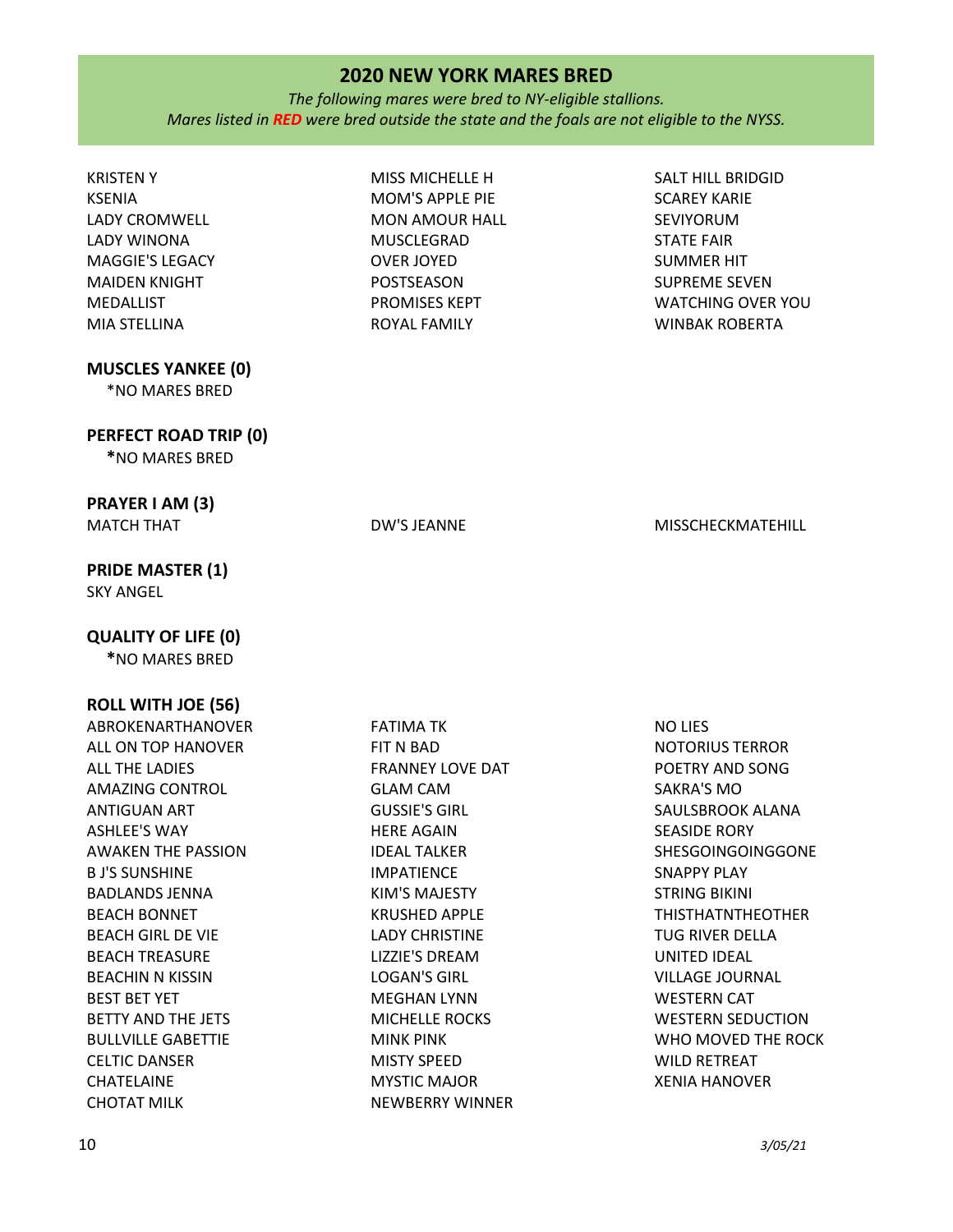*The following mares were bred to NY-eligible stallions. Mares listed in RED were bred outside the state and the foals are not eligible to the NYSS.*

# **SECRETS CAN KILL (0)**

**\***NO MARES BRED

# **SEMALU EXPRESS (0)**

**\***NO MARES BRED

# **SIGN OF LIGHTNING (0)**

**\***NO MARES BRED

### **SKYDANCER HANOVER (9)**

ARTISMA HD ESPADRILL LATE CURFEW

# **SO SURREAL (94)**

A HARD DAYS NIGHT ADMIRALS CHANCE AMAZON IDEAL AMERICAN FERRARA ART CANDEMONIUM ARTCOTIC BAD BAD DIVA BARRY BLUE CHIP BEST BUSINESS BETTOR BUNS BIG TREAT BILLMAR SCOOTER BRIAR CREEKS ANGEL BULLVILLE CC BULLVILLE STEPHANIE CHILLED DESIRE A CIRCLE GAME COWGIRL FOREVER CYBER TERROR DANCING IN HEAVEN DAUGHTER OF DARKNESS DELICIOUSLY NAUGHTY DIRTY GIRTY DREAMING DIVA DRIVEN TO SIN DUNE IN RED EAZY SPREEZY ENCORE DEO

EYEMAJET FANNISH FREYJA GIMME SOME ROOM GIRL OF MY DREAMS GO GO HANOVER GO ROUND GOTMYREDRESSONTNIT HALLMARK HANOVER HORN HI JO HOT PATOOTIE I AM A SNOB I AM PASSIONATE IMPERTINENT JESSALILMIXUP JK CHEERLEADER JK JAZZ IT UP JOLT OF JO KARA JOE KEYSTONE REBECCA KIDIE MCARDLE KRUELLA LATE BLOOMER LETHERRIPTATERCHIP LIGHTNING D DUBE LIGHTNING RIDE LILPIECEOFHEAVEN LIMELIGHT

MY BETTY G NORA LEE

PERFECT SECRET

REILLY'S DAUGHTER WHAT RUSTY WHEELCHAIR WENDY

LINNAEA LONG GONE LOVINEVERYMINUTE MARCED FOR TERROR MOJARRA HANOVER MY SPRING FLING PART TIME LADY PEARS AND AMARETTO PLEASE ME PLEASE PROJECT TERROR R U FOR ME RAVENNA STAR RAVISHING BLUE CHIP ROCKNSANGRIA RODEO SPREE SEAFOOD ANNIE SHE CAN CRUISE SHEPULLEDTHEGOALIE SIRI HANOVER SNIPPIET HANOVER SOPHIE GIRL SPEEDY SATURN STACKED DECK SUPER SOPH SWEET ON ART SWIFTY TABLE GAMES TC'S DELIGHT